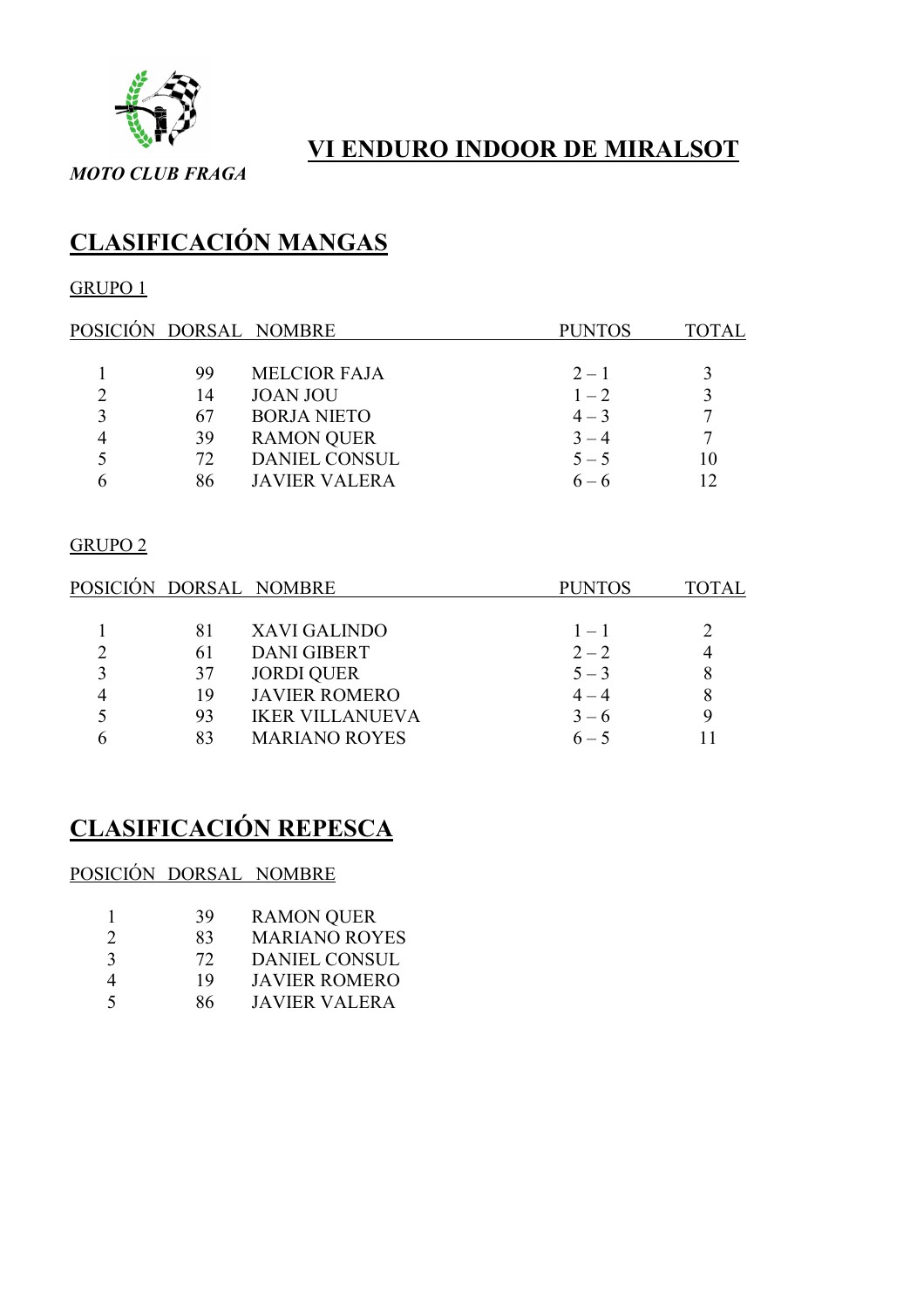

### VI ENDURO INDOOR DE MIRALSOT

### MOTO CLUB FRAGA CLASIFICACIÓN FINALES

|   |    | POSICIÓN DORSAL NOMBRE | <b>PUNTOS</b> | <b>TOTAL</b> |
|---|----|------------------------|---------------|--------------|
|   |    |                        |               |              |
|   | 81 | <b>XAVI GALINDO</b>    | $1 - 1$       |              |
|   | 61 | <b>DANI GIBERT</b>     | $2 - 2$       |              |
| 3 | 14 | <b>JOAN JOU</b>        | $4 - 3$       |              |
|   | 99 | <b>MELCIOR FAJA</b>    | $3 - 6$       | 9            |
|   | 39 | <b>RAMON QUER</b>      | $5 - 5$       | 10           |
| 6 | 67 | <b>BORJA NIETO</b>     | $7 - 4$       | 11           |
| 7 | 37 | <b>JORDI QUER</b>      | $8 - 7$       | 15           |
| 8 | 83 | <b>MARIANO ROYES</b>   | $6 - R$       | 26           |
|   |    |                        |               |              |

# CLASIFICACIÓN MANGA NOCTURNA

#### POSICIÓN DORSAL NOMBRE

| 81 | <b>XAVI GALINDO</b>  |
|----|----------------------|
| 99 | <b>MELCIOR FAJA</b>  |
| 83 | <b>MARIANO ROYES</b> |
| 39 | <b>RAMÓN QUER</b>    |
| 67 | <b>BORJA NIETO</b>   |
| 19 | <b>JAVIER ROMERO</b> |
| 72 | <b>DANIEL CONSUL</b> |
| 86 | <b>JAVIER VALERA</b> |
|    |                      |